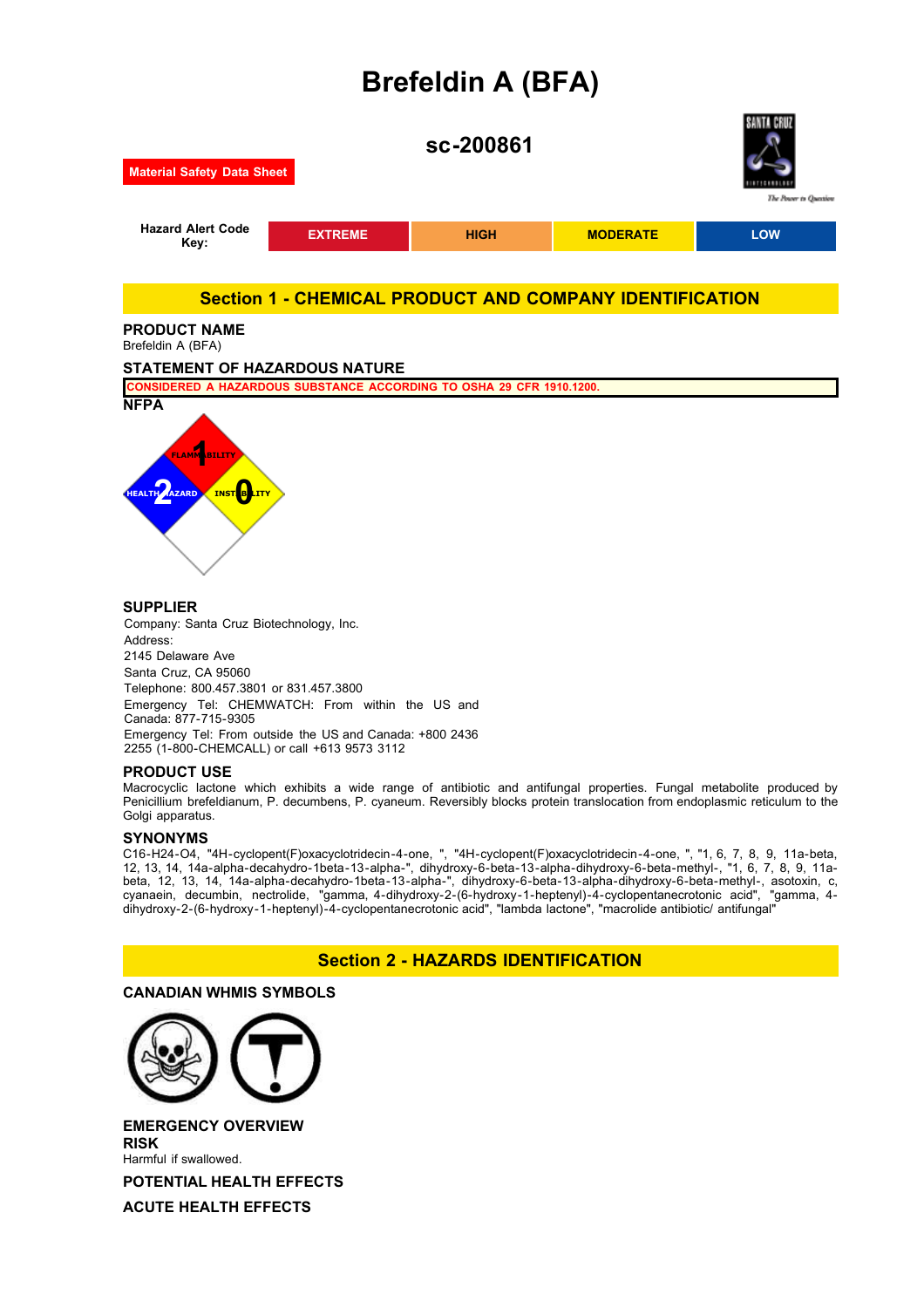#### **SWALLOWED**

■ Accidental ingestion of the material may be harmful; animal experiments indicate that ingestion of less than 150 gram may be fatal or may produce serious damage to the health of the individual.

■ Macrolides comprise a large group of antibiotics derived from Streptomyces spp. having in common a macrocyclic lactone ring to which one or more sugars are attached. They are all weak bases. The most common side effect produced by the family of macrolide antibiotics is gastrointestinal discomfort. Supra-infections may occur although these are rare. Several macrolides produced allergic sensitization but, again, these are rare. Symptoms include watery eyes, shortness of breath, nasal congestion, choking, coughing and wheezing. Allergic skin reactions have also occurred. Exposure to at least one member of the family, erythromycin, at high concentrations, has produced reversible deafness (ototoxicity). Systemic reactions including fever, rash, and lymph-node pain or swelling have been produced by the avermectin group. Ivermectin has produced ataxia (incoordination), lethargy, bradypnea (slowed breathing), vomiting, mydriasis (dilated pupils), sedation, tremors and death in animals. The avermectin group (anthelmintics, insecticides and acaricides) mediate the transmission of gamma-butyric acid (GABA), an inhibitory neurotransmitter, in mammals thus causing paralysis. Hepatotoxic effects with transient disturbances and jaundice have resulted from the use of oleandomycin. Transient alterations in heart rate/ rhythm have also been produced by several members of the family (notably tilmicosin). Heart muscle degeneration, characterized by small areas of cell death have also been reported in animals exposed to tilmicosin. Cross-resistance is often observed between the macrolide, lincosamide and streptogramin group of antibiotics.

■ The substance and/or its metabolites may bind to hemoglobin inhibiting normal uptake of oxygen. This condition, known as "methemoglobinemia", is a form of oxygen starvation (anoxia).

Symptoms include cyanosis (a bluish discoloration skin and mucous membranes) and breathing difficulties. Symptoms may not be evident until several hours after exposure.

At about 15% concentration of blood methemoglobin there is observable cyanosis of the lips, nose and earlobes. Symptoms may be absent although euphoria, flushed face and headache are commonly experienced. At 25-40%, cyanosis is marked but little disability occurs other than that produced on physical exertion. At 40-60%, symptoms include weakness, dizziness, lightheadedness, increasingly severe headache, ataxia, rapid shallow respiration, drowsiness, nausea, vomiting, confusion, lethargy and stupor. Above 60% symptoms include dyspnea, respiratory depression, tachycardia or bradycardia, and convulsions. Levels exceeding 70% may be fatal.

#### **EYE**

■ Although the material is not thought to be an irritant, direct contact with the eye may cause transient discomfort characterized by tearing or conjunctival redness (as with windburn). Slight abrasive damage may also result. The material may produce foreign body irritation in certain individuals.

#### **SKIN**

■ Skin contact is not thought to produce harmful health effects (as classified using animal models). Systemic harm, however, has been identified following exposure of animals by at least one other route and the material may still produce health damage following entry through wounds, lesions or abrasions. Good hygiene practice requires that exposure be kept to a minimum and that suitable gloves be used in an occupational setting.

■ Open cuts, abraded or irritated skin should not be exposed to this material.

■ Entry into the blood-stream, through, for example, cuts, abrasions or lesions, may produce systemic injury with harmful effects. Examine the skin prior to the use of the material and ensure that any external damage is suitably protected.

#### **INHALED**

■ The material is not thought to produce respiratory irritation (as classified using animal models). Nevertheless inhalation of dusts, or fume, especially for prolonged periods, may produce respiratory discomfort and occasionally, distress.

■ Inhalation of dusts, generated by the material during the course of normal handling, may be damaging to the health of the individual.

■ Persons with impaired respiratory function, airway diseases and conditions such as emphysema or chronic bronchitis, may incur further disability if excessive concentrations of particulate are inhaled.

### **CHRONIC HEALTH EFFECTS**

■ Long-term exposure to the product is not thought to produce chronic effects adverse to the health (as classified using animal models); nevertheless exposure by all routes should be minimized as a matter of course.

Long term exposure to high dust concentrations may cause changes in lung function i.e. pneumoconiosis; caused by particles less than 0.5 micron penetrating and remaining in the lung. Prime symptom is breathlessness; lung shadows show on X-ray.

### **Section 3 - COMPOSITION / INFORMATION ON INGREDIENTS**



### **Section 4 - FIRST AID MEASURES**

#### **SWALLOWED**

- IF SWALLOWED, REFER FOR MEDICAL ATTENTION, WHERE POSSIBLE, WITHOUT DELAY.
- Where Medical attention is not immediately available or where the patient is more than 15 minutes from a hospital or unless instructed otherwise:
- For advice, contact a Poisons Information Center or a doctor.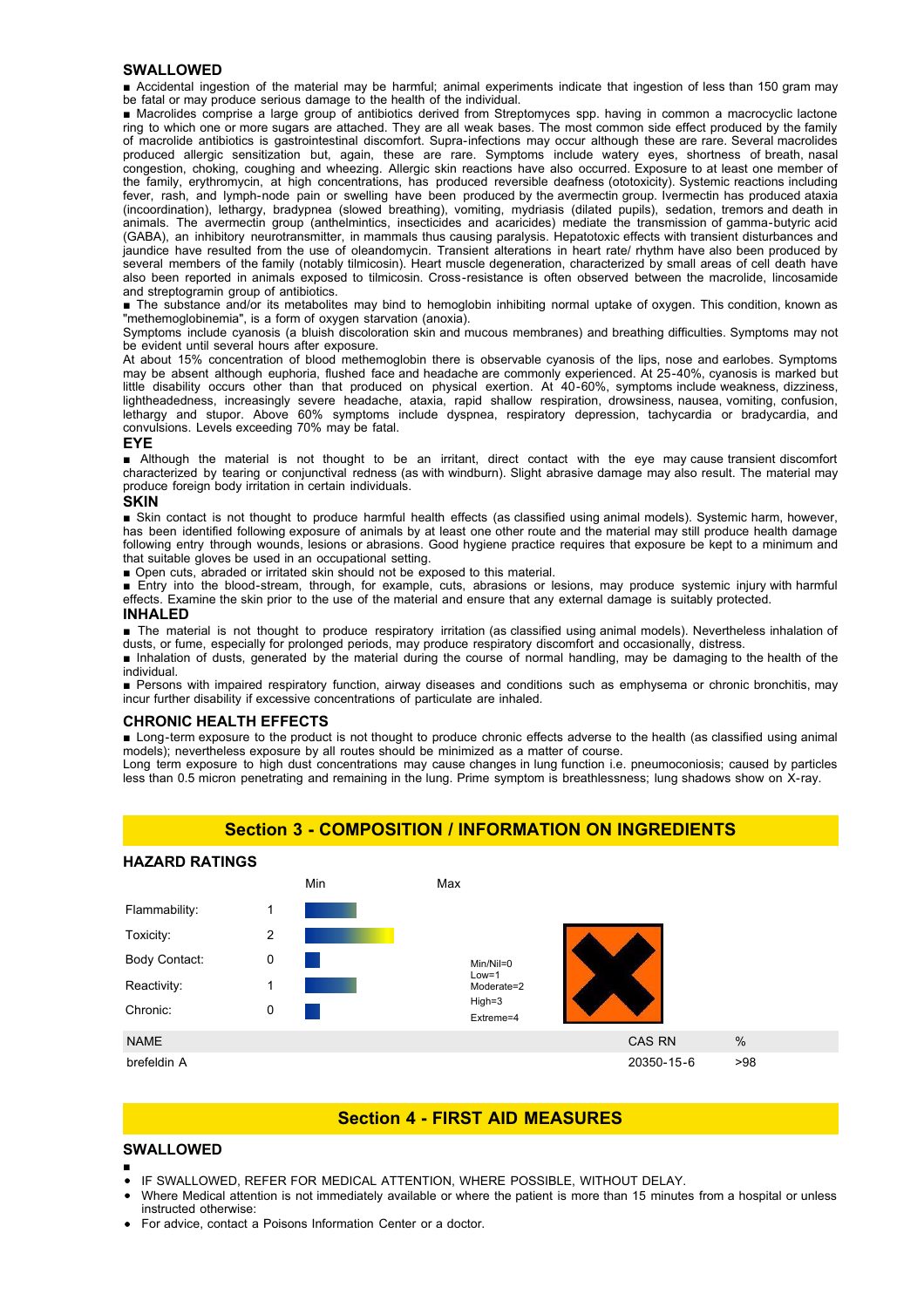- Urgent hospital treatment is likely to be needed.
- If conscious, give water to drink.
- INDUCE vomiting with fingers down the back of the throat, ONLY IF CONSCIOUS. Lean patient forward or place on left side (head-down position, if possible) to maintain open airway and prevent aspiration.
- NOTE: Wear a protective glove when inducing vomiting by mechanical means.
- In the mean time, qualified first-aid personnel should treat the patient following observation and employing supportive measures as indicated by the patient's condition.
- If the services of a medical officer or medical doctor are readily available, the patient should be placed in his/her care and a copy of the MSDS should be provided. Further action will be the responsibility of the medical specialist.
- If medical attention is not available on the worksite or surroundings send the patient to a hospital together with a copy of the MSDS.

#### **EYE**

- If this product comes in contact with the eyes:
- Wash out immediately with fresh running water.
- Ensure complete irrigation of the eye by keeping eyelids apart and away from eye and moving the eyelids by occasionally lifting the upper and lower lids.
- If pain persists or recurs seek medical attention.
- Removal of contact lenses after an eve injury should only be undertaken by skilled personnel.

#### **SKIN**

- If skin or hair contact occurs:
- Flush skin and hair with running water (and soap if available).
- Seek medical attention in event of irritation.

### **INHALED**

- ■
- If fumes or combustion products are inhaled remove from contaminated area.
- Lay patient down. Keep warm and rested.
- Prostheses such as false teeth, which may block airway, should be removed, where possible, prior to initiating first aid procedures.
- Apply artificial respiration if not breathing, preferably with a demand valve resuscitator, bag-valve mask device, or pocket mask as trained. Perform CPR if necessary.
- Transport to hospital, or doctor.

### **NOTES TO PHYSICIAN**

■ Treat symptomatically.

- The material may induce methemoglobinemia following exposure.
- Initial attention should be directed at oxygen delivery and assisted ventilation if necessary. Hyperbaric oxygen has not demonstrated substantial benefits.
- Hypotension should respond to Trendelenburg's position and intravenous fluids; otherwise dopamine may be needed.
- Symptomatic patients with methemoglobin levels over 30% should receive methylene blue. (Cyanosis, alone, is not an indication for treatment). The usual dose is 1-2 mg/kg of a 1% solution (10 mg/ml) IV over 50 minutes; repeat, using the same dose, if symptoms of hypoxia fail to subside within 1 hour.

BIOLOGICAL EXPOSURE INDEX - BEI These represent the determinants observed in specimens collected from a healthy worker exposed at the Exposure Standard (ES or TLV):

| Determinant               | Index              | Sampling Time          | Comment          |
|---------------------------|--------------------|------------------------|------------------|
| 1. Methemoglobin in blood | 1.5% of hemoglobin | During or end of shift | <b>B. NS. SQ</b> |

B: Background levels occur in specimens collected from subjects NOT exposed

NS: Non-specific determinant; also observed after exposure to other materials

SQ: Semi-quantitative determinant - Interpretation may be ambiguous; should be used as a screening test or confirmatory test.

### **Section 5 - FIRE FIGHTING MEASURES**

| Vapour Pressure (mmHG):     | <b>Negligible</b> |
|-----------------------------|-------------------|
| Upper Explosive Limit (%):  | Not available.    |
| Specific Gravity (water=1): | Not available     |
| Lower Explosive Limit (%):  | Not available     |

### **EXTINGUISHING MEDIA**

- Foam.
- Dry chemical powder.
- BCF (where regulations permit).
- Carbon dioxide.
- Water spray or fog Large fires only.

### **FIRE FIGHTING**

- ■
- Alert Emergency Responders and tell them location and nature of hazard.
- Wear full body protective clothing with breathing apparatus.
- Prevent, by any means available, spillage from entering drains or water course.
- Use fire fighting procedures suitable for surrounding area.
- DO NOT approach containers suspected to be hot.
- Cool fire exposed containers with water spray from a protected location.
- If safe to do so, remove containers from path of fire.
- Equipment should be thoroughly decontaminated after use.

### **GENERAL FIRE HAZARDS/HAZARDOUS COMBUSTIBLE PRODUCTS**

- ■
- Combustible solid which burns but propagates flame with difficulty.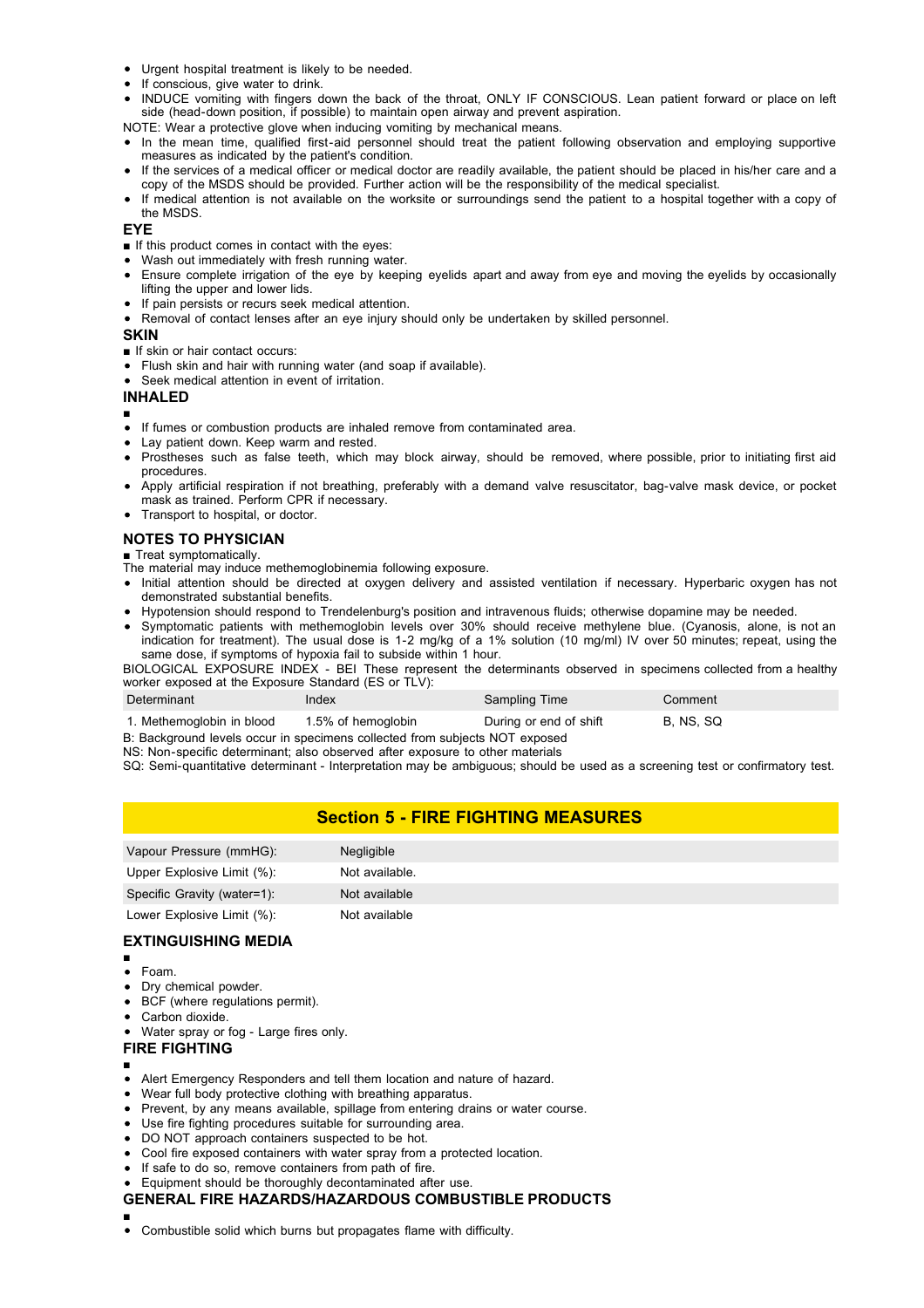- Avoid generating dust, particularly clouds of dust in a confined or unventilated space as dusts may form an explosive mixture with air, and any source of ignition, i.e. flame or spark, will cause fire or explosion. Dust clouds generated by the fine grinding of the solid are a particular hazard; accumulations of fine dust may burn rapidly and fiercely if ignited.
- Dry dust can be charged electrostatically by turbulence, pneumatic transport, pouring, in exhaust ducts and during transport.
- Build-up of electrostatic charge may be prevented by bonding and grounding.
- Powder handling equipment such as dust collectors, dryers and mills may require additional protection measures such as explosion venting.

Combustion products include: carbon monoxide (CO), carbon dioxide (CO2), other pyrolysis products typical of burning organic material.

May emit poisonous fumes.

### **FIRE INCOMPATIBILITY**

■ Avoid contamination with oxidizing agents i.e. nitrates, oxidizing acids,chlorine bleaches, pool chlorine etc. as ignition may result.

#### **PERSONAL PROTECTION**

Glasses: Gloves: Respirator: Particulate

### **Section 6 - ACCIDENTAL RELEASE MEASURES**

MINOR SPILLS

- ■
- Clean up waste regularly and abnormal spills immediately.
- Avoid breathing dust and contact with skin and eyes.
- Wear protective clothing, gloves, safety glasses and dust respirator.
- Use dry clean up procedures and avoid generating dust.
- Vacuum up or sweep up. NOTE: Vacuum cleaner must be fitted with an exhaust micro filter (HEPA type) (consider explosion-proof machines designed to be grounded during storage and use).
- Dampen with water to prevent dusting before sweeping.
- Place in suitable containers for disposal.
- MAJOR SPILLS
- ■
- Clear area of personnel and move upwind.
- Alert Emergency Responders and tell them location and nature of hazard.
- Wear full body protective clothing with breathing apparatus.
- Prevent, by any means available, spillage from entering drains or water course.
- Stop leak if safe to do so.
- Contain spill with sand, earth or vermiculite.
- Collect recoverable product into labeled containers for recycling.
- Neutralize/decontaminate residue.
- Collect solid residues and seal in labeled drums for disposal.
- Wash area and prevent runoff into drains.
- After clean up operations, decontaminate and launder all protective clothing and equipment before storing and re-using.
- If contamination of drains or waterways occurs, advise emergency services.

### **ACUTE EXPOSURE GUIDELINE LEVELS (AEGL) (in ppm)**

AEGL 1: The airborne concentration of a substance above which it is predicted that the general population, including susceptible individuals, could experience notable discomfort, irritation, or certain asymptomatic nonsensory effects. However, the effects are not disabling and are transient and reversible upon cessation of exposure.

AEGL 2: The airborne concentration of a substance above which it is predicted that the general population, including susceptible individuals, could experience irreversible or other serious, long-lasting adverse health effects or an impaired ability to escape.

AEGL 3: The airborne concentration of a substance above which it is predicted that the general population, including susceptible individuals, could experience life-threatening health effects or death.

### **Section 7 - HANDLING AND STORAGE**

### **PROCEDURE FOR HANDLING**

- ■
- Avoid all personal contact, including inhalation.
- Wear protective clothing when risk of exposure occurs.  $\bullet$
- Use in a well-ventilated area.
- Prevent concentration in hollows and sumps.
- DO NOT enter confined spaces until atmosphere has been checked.
- DO NOT allow material to contact humans, exposed food or food utensils.
- Avoid contact with incompatible materials.
- When handling, DO NOT eat, drink or smoke.
- Keep containers securely sealed when not in use.
- Avoid physical damage to containers.
- Always wash hands with soap and water after handling.
- Work clothes should be laundered separately.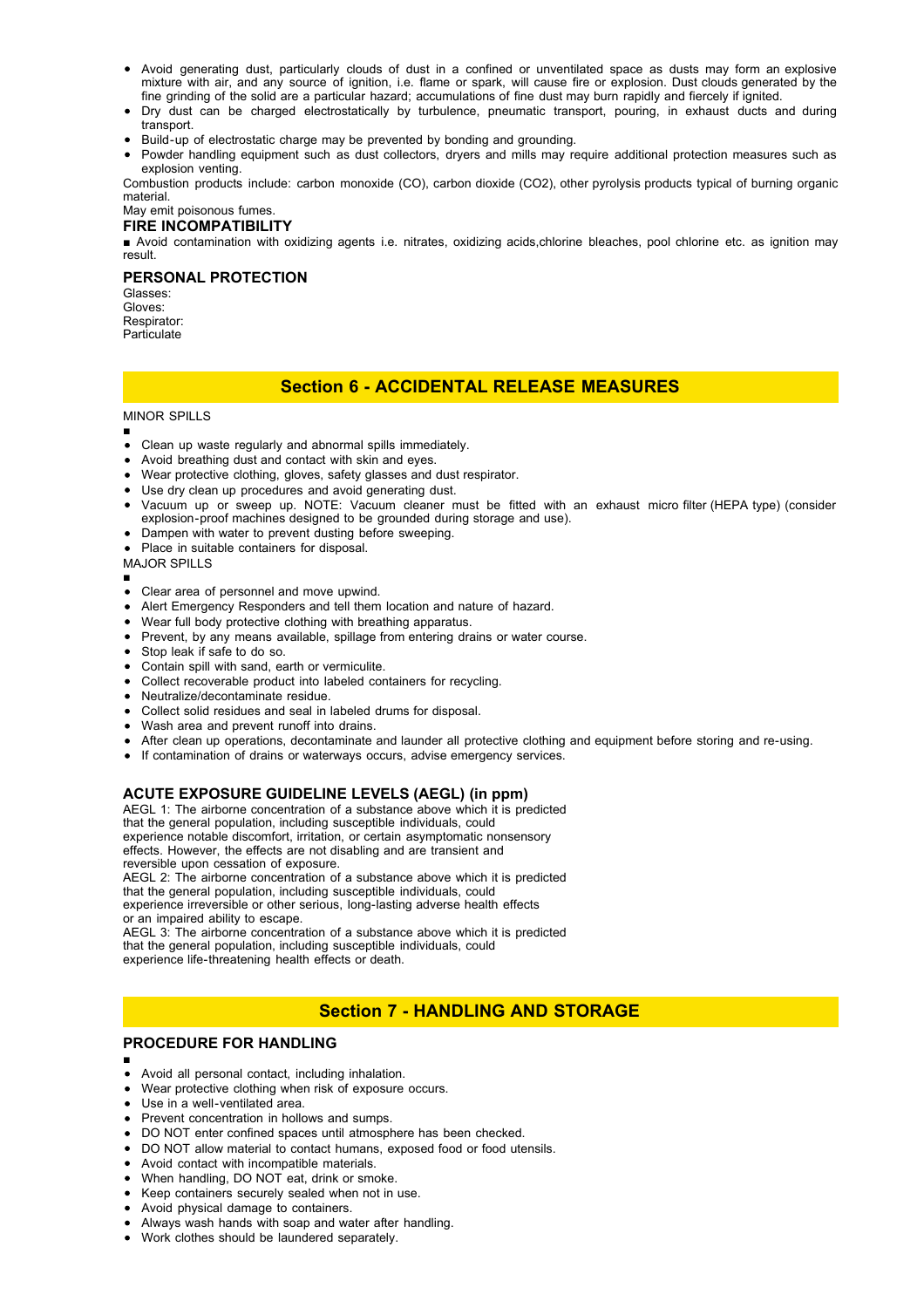- Launder contaminated clothing before re-use.
- Use good occupational work practice.
- Observe manufacturer's storing and handling recommendations.
- Atmosphere should be regularly checked against established exposure standards to ensure safe working conditions are maintained.

Empty containers may contain residual dust which has the potential to accumulate following settling. Such dusts may explode in the presence of an appropriate ignition source.

- Do NOT cut, drill, grind or weld such containers
- In addition ensure such activity is not performed near full, partially empty or empty containers without appropriate workplace safety authorisation or permit.

### **RECOMMENDED STORAGE METHODS**

- Glass container.
- Lined metal can, Lined metal pail/drum  $\bullet$
- Plastic pail
- Polyliner drum
- Packing as recommended by manufacturer.
- Check all containers are clearly labeled and free from leaks.
- For low viscosity materials
- Drums and jerricans must be of the non-removable head type.
- Where a can is to be used as an inner package, the can must have a screwed enclosure.
- For materials with a viscosity of at least 2680 cSt. (23 deg. C) and solids (between 15 C deg. and 40 deg C.):
- Removable head packaging;
- Cans with friction closures and
- low pressure tubes and cartridges may be used.

- Where combination packages are used, and the inner packages are of glass, there must be sufficient inert cushioning material in contact with inner and outer packages \* . - In addition, where inner packagings are glass and contain liquids of packing group I and II there must be sufficient inert absorbent to absorb any spillage \*. - \* unless the outer packaging is a close fitting molded plastic box and the substances are not incompatible with the plastic.

### **STORAGE REQUIREMENTS**

- ■
- Store in original containers.
- Keep containers securely sealed.
- Store in a cool, dry, well-ventilated area.
- Store away from incompatible materials and foodstuff containers.
- Protect containers against physical damage and check regularly for leaks.
- Observe manufacturer's storing and handling recommendations.

### **SAFE STORAGE WITH OTHER CLASSIFIED CHEMICALS**



*X: Must not be stored together*

*O: May be stored together with specific preventions*

*+: May be stored together*

### **Section 8 - EXPOSURE CONTROLS / PERSONAL PROTECTION**

### **EXPOSURE CONTROLS**

| Source                                                                          | Material                                                                        | TWA TWA<br>ppm mg/m <sup>3</sup> ppm | STEL STEL Peak Peak | mg/m <sup>3</sup> ppm mg/m <sup>3</sup> F/CC | TWA | <b>Notes</b> |
|---------------------------------------------------------------------------------|---------------------------------------------------------------------------------|--------------------------------------|---------------------|----------------------------------------------|-----|--------------|
| US - Oregon Permissible Exposure<br>Limits $(Z3)$                               | brefeldin A (Inert or Nuisance<br>Dust: (d) Total dust)                         | 10                                   |                     |                                              |     | $\star$      |
| US OSHA Permissible Exposure<br>Levels (PELs) - Table Z3                        | brefeldin A (Inert or Nuisance<br>Dust: (d) Respirable fraction)                | 5                                    |                     |                                              |     |              |
| US OSHA Permissible Exposure<br>Levels (PELs) - Table Z3                        | brefeldin A (Inert or Nuisance<br>Dust: (d) Total dust)                         | 15                                   |                     |                                              |     |              |
| US - Hawaii Air Contaminant<br>Limits                                           | brefeldin A (Particulates not<br>other wise regulated - Total<br>dust)          | 10                                   |                     |                                              |     |              |
| US - Hawaii Air Contaminant<br>Limits                                           | brefeldin A (Particulates not<br>other wise regulated -<br>Respirable fraction) | 5                                    |                     |                                              |     |              |
| US - Oregon Permissible Exposure<br>Limits $(23)$                               | brefeldin A (Inert or Nuisance<br>Dust: (d) Respirable fraction)                | 5                                    |                     |                                              |     | $\star$      |
| US - Tennessee Occupational<br>Exposure Limits - Limits For Air<br>Contaminants | brefeldin A (Particulates not<br>otherwise regulated Respirable<br>fraction)    | 5                                    |                     |                                              |     |              |
| US - Wyoming Toxic and                                                          | brefeldin A (Particulates not                                                   |                                      |                     |                                              |     |              |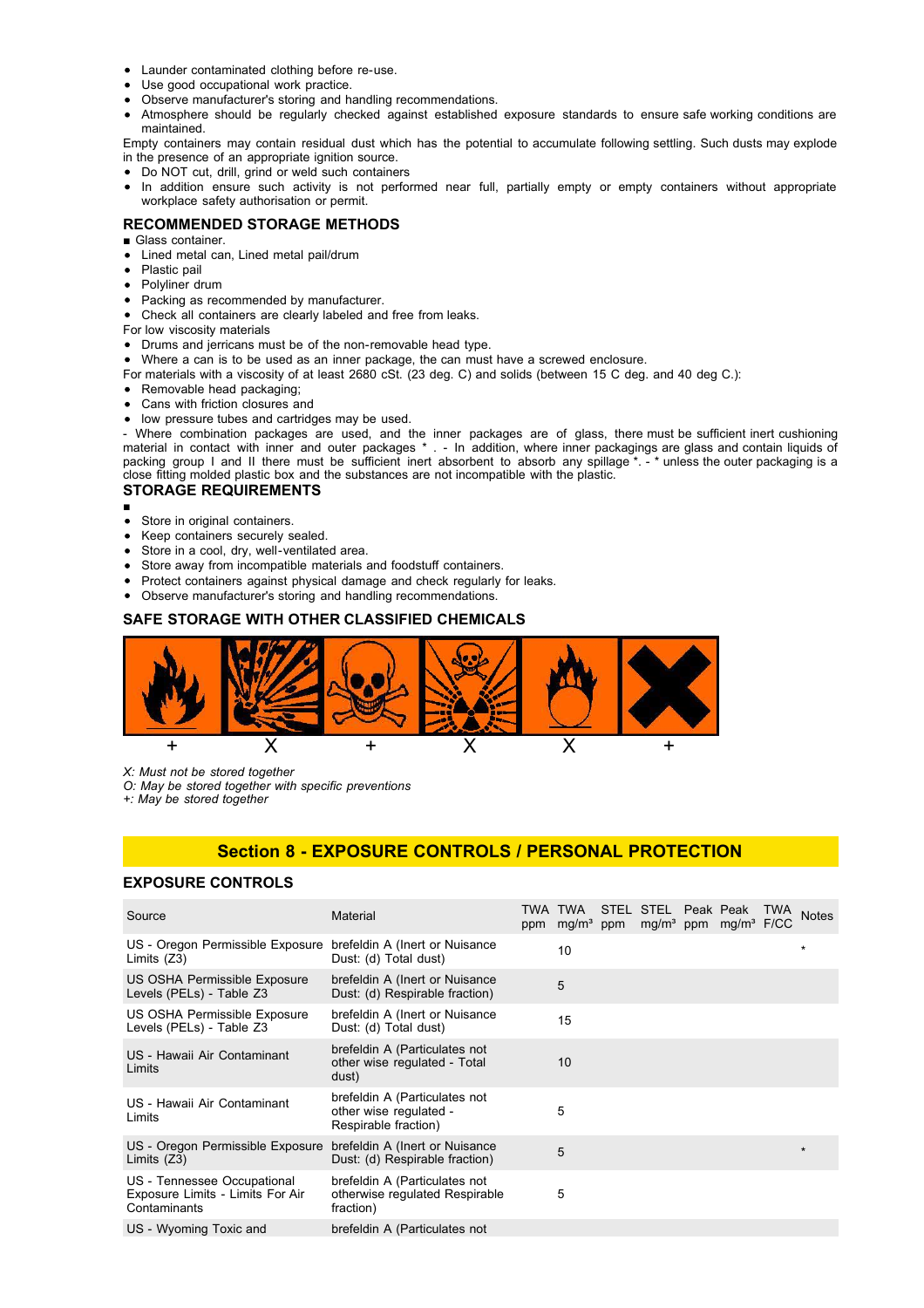Hazardous Substances Table Z1 Limits for Air Contaminants

US - Michigan Exposure Limits for Air Contaminants

otherwise regulated (PNOR)(f)- Respirable fraction)

brefeldin A (Particulates not otherwise regulated, Respirable dust)

5

5

### **MATERIAL DATA**

BREFELDIN A:

■ Airborne particulate or vapor must be kept to levels as low as is practicably achievable given access to modern engineering controls and monitoring hardware. Biologically active compounds may produce idiosyncratic effects which are entirely unpredictable on the basis of literature searches and prior clinical experience (both recent and past).

### **PERSONAL PROTECTION**



Consult your EHS staff for recommendations

#### **EYE**

- For laboratory, larger scale or bulk handling or where regular exposure in an occupational setting occurs:
- Chemical goggles
- Face shield. Full face shield may be required for supplementary but never for primary protection of eyes
- Contact lenses may pose a special hazard; soft contact lenses may absorb and concentrate irritants. A written policy document, describing the wearing of lens or restrictions on use, should be created for each workplace or task. This should include a review of lens absorption and adsorption for the class of chemicals in use and an account of injury experience. Medical and first-aid personnel should be trained in their removal and suitable equipment should be readily available. In the event of chemical exposure, begin eye irrigation immediately and remove contact lens as soon as practicable. Lens should be removed at the first signs of eye redness or irritation - lens should be removed in a clean environment only after workers have washed hands thoroughly. [CDC NIOSH Current Intelligence Bulletin 59].

#### **HANDS/FEET**

- Suitability and durability of glove type is dependent on usage. Important factors in the selection of gloves include: such as:
- frequency and duration of contact,
- chemical resistance of glove material,
- glove thickness and
- dexterity

Select gloves tested to a relevant standard (e.g. Europe EN 374, US F739).

- When prolonged or frequently repeated contact may occur, a glove with a protection class of 5 or higher (breakthrough time greater than 240 minutes according to EN 374) is recommended.
- When only brief contact is expected, a glove with a protection class of 3 or higher (breakthrough time greater than 60 minutes according to EN 374) is recommended.
- Contaminated gloves should be replaced.

Gloves must only be worn on clean hands. After using gloves, hands should be washed and dried thoroughly. Application of a non-perfumed moisturiser is recommended.

- Rubber gloves (nitrile or low-protein, powder-free latex). Employees allergic to latex gloves should use nitrile gloves in preference.
- Double gloving should be considered.
- PVC gloves.
- Protective shoe covers.
- Head covering.

#### **OTHER**

■

■

- For quantities up to 500 grams a laboratory coat may be suitable.
- For quantities up to 1 kilogram a disposable laboratory coat or coverall of low permeability is recommended. Coveralls should be buttoned at collar and cuffs.
- For quantities over 1 kilogram and manufacturing operations, wear disposable coverall of low permeability and disposable shoe covers.
- For manufacturing operations, air-supplied full body suits may be required for the provision of advanced respiratory protection.
- Eye wash unit.
- Ensure there is ready access to an emergency shower.
- For Emergencies: Vinyl suit
- Handle extremely poisonous natural toxins in closed systems such as glove bags or other enclosures, to avoid accidental contact. Workers should wear complete disposable clothing including shoe covers, gloves and mask with an independent air supply.
- Respirators may be necessary when engineering and administrative controls do not adequately prevent exposures.
- The decision to use respiratory protection should be based on professional judgment that takes into account toxicity information, exposure measurement data, and frequency and likelihood of the worker's exposure - ensure users are not subject to high thermal loads which may result in heat stress or distress due to personal protective equipment (powered, positive flow, full face apparatus may be an option).
- Published occupational exposure limits, where they exist, will assist in determining the adequacy of the selected respiratory . These may be government mandated or vendor recommended.
- Certified respirators will be useful for protecting workers from inhalation of particulates when properly selected and fit tested as part of a complete respiratory protection program.
- Use approved positive flow mask if significant quantities of dust becomes airborne.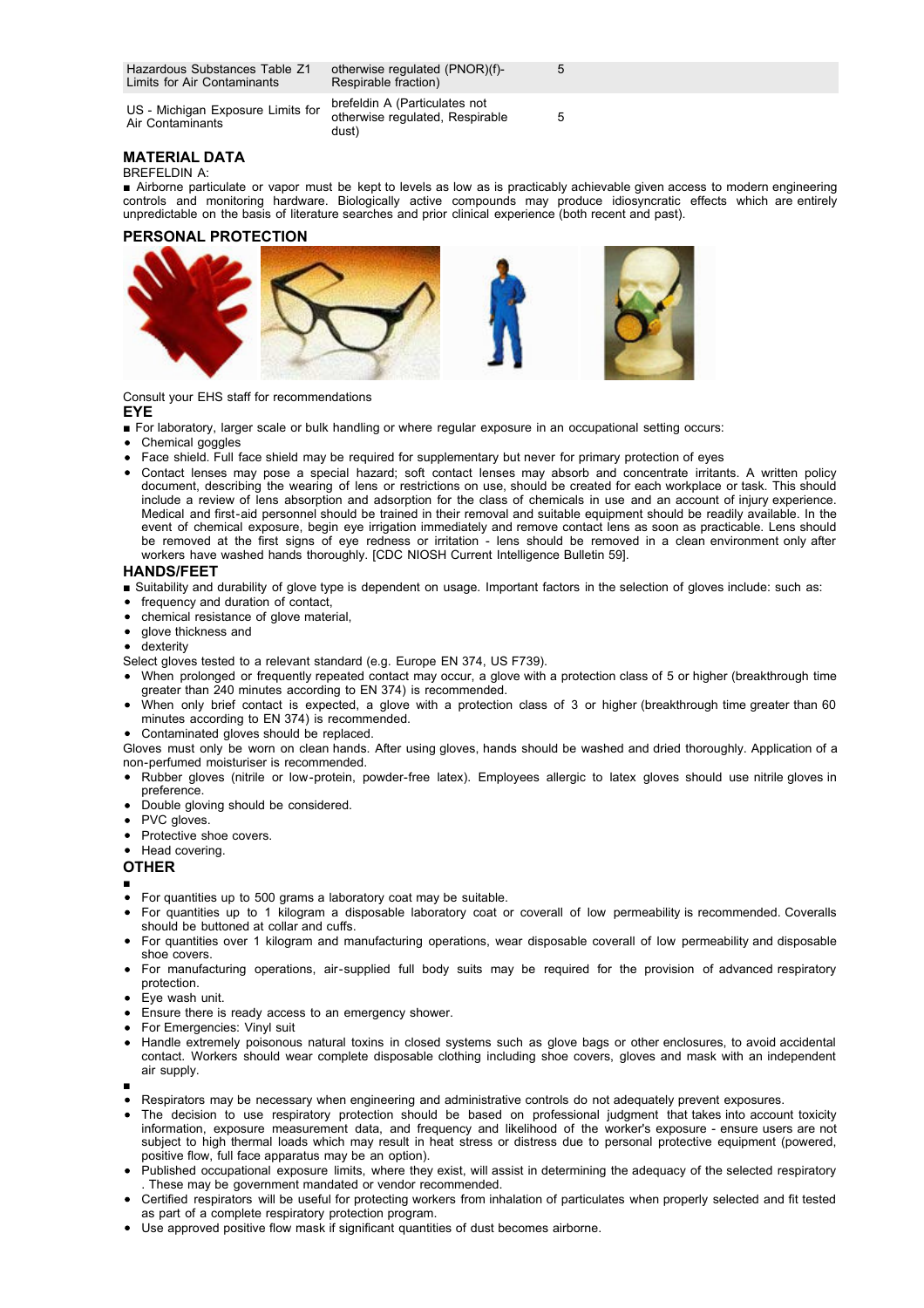#### Try to avoid creating dust conditions.

#### **RESPIRATOR**

| п                        |                      |                      |                          |  |  |
|--------------------------|----------------------|----------------------|--------------------------|--|--|
| <b>Protection Factor</b> | Half-Face Respirator | Full-Face Respirator | Powered Air Respirator   |  |  |
| $10 \times PEL$          | P1                   |                      | PAPR-P1                  |  |  |
|                          | Air-line*            |                      | -                        |  |  |
| 50 x PEL                 | Air-line**           | P <sub>2</sub>       | PAPR-P2                  |  |  |
| 100 x PEL                |                      | P <sub>3</sub>       | $\overline{\phantom{0}}$ |  |  |
|                          |                      | Air-line*            |                          |  |  |
| 100+ x PEL               | $\qquad \qquad$      | Air-line**           | PAPR-P3                  |  |  |
|                          |                      |                      |                          |  |  |

- Negative pressure demand \*\* - Continuous flow

Explanation of Respirator Codes: Class 1 low to medium absorption capacity filters.

Class 2 medium absorption capacity filters.

Class 3 high absorption capacity filters.

PAPR Powered Air Purifying Respirator (positive pressure) cartridge.

Type A for use against certain organic gases and vapors.

Type AX for use against low boiling point organic compounds (less than 65ºC).

Type B for use against certain inorganic gases and other acid gases and vapors.

Type E for use against sulfur dioxide and other acid gases and vapors.

Type K for use against ammonia and organic ammonia derivatives

Class P1 intended for use against mechanically generated particulates of sizes most commonly encountered in industry, e.g. asbestos, silica.

Class P2 intended for use against both mechanically and thermally generated particulates, e.g. metal fume.

Class P3 intended for use against all particulates containing highly toxic materials, e.g. beryllium.

The local concentration of material, quantity and conditions of use determine the type of personal protective equipment required.

Use appropriate NIOSH-certified respirator based on informed professional judgement. In conditions where no reasonable estimate of exposure can be made, assume the exposure is in a concentration IDLH and use NIOSH-certified full face pressure demand SCBA with a minimum service life of 30 minutes, or a combination full facepiece pressure demand SAR with auxiliary self-contained air supply. Respirators provided only for escape from IDLH atmospheres shall be NIOSH-certified for escape from the atmosphere in which they will be used.

### **ENGINEERING CONTROLS**

■ Enclosed local exhaust ventilation is required at points of dust, fume or vapor generation.

HEPA terminated local exhaust ventilation should be considered at point of generation of dust, fumes or vapors.

Barrier protection or laminar flow cabinets should be considered for laboratory scale handling.

The need for respiratory protection should also be assessed where incidental or accidental exposure is anticipated: Dependent on levels of contamination, PAPR, full face air purifying devices with P2 or P3 filters or air supplied respirators should be evaluated.

Fume-hoods and other open-face containment devices are acceptable when face velocities of at least 1 m/s (200 feet/minute) are achieved. Partitions, barriers, and other partial containment technologies are required to prevent migration of the material to uncontrolled areas. For non-routine emergencies maximum local and general exhaust are necessary. Air contaminants generated in the workplace possess varying "escape" velocities which, in turn, determine the "capture velocities" of fresh circulating air required to effectively remove the contaminant.

| Type of Contaminant:                                                                                                                                                                   | Air Speed:                       |
|----------------------------------------------------------------------------------------------------------------------------------------------------------------------------------------|----------------------------------|
| solvent, vapors, etc. evaporating from tank (in still air)                                                                                                                             | $0.25 - 0.5$ m/s (50-100 f/min.) |
| aerosols, fumes from pouring operations, intermittent<br>container filling, low speed conveyer transfers (released at<br>low velocity into zone of active generation)                  | $0.5-1$ m/s (100-200 f/min.)     |
| direct spray, drum filling, conveyer loading, crusher dusts, gas<br>discharge (active generation into zone of rapid air motion)<br>Within each range the appropriate value depends on: | 1-2.5 m/s (200-500 f/min.)       |
| Lower end of the range                                                                                                                                                                 | Upper end of the range           |
| 1: Room air currents minimal or favourable to capture                                                                                                                                  | 1: Disturbing room air currents  |
| 2: Contaminants of low toxicity or of nuisance value only.                                                                                                                             | 2: Contaminants of high toxicity |
| 3: Intermittent, low production.                                                                                                                                                       | 3: High production, heavy use    |
| 4: Large hood or large air mass in motion                                                                                                                                              | 4: Small hood-local control only |

Simple theory shows that air velocity falls rapidly with distance away from the opening of a simple extraction pipe. Velocity generally decreases with the square of distance from the extraction point (in simple cases). Therefore the air speed at the extraction point should be adjusted, accordingly, after reference to distance from the contaminating source. The air velocity at the extraction fan, for example, should be a minimum of 1-2.5 m/s (200-500 f/min.) for extraction of gases discharged 2 meters distant from the extraction point. Other mechanical considerations, producing performance deficits within the extraction apparatus, make it essential that theoretical air velocities are multiplied by factors of 10 or more when extraction systems are installed or used.

Air should be supplied by an independent system.

### **Section 9 - PHYSICAL AND CHEMICAL PROPERTIES**

#### **PHYSICAL PROPERTIES**

| Solid.<br>Does not mix with water. |               |                           |                 |
|------------------------------------|---------------|---------------------------|-----------------|
| State                              | Divided solid | Molecular Weight          | 280.37          |
| Melting Range (°F)                 | 399.2 - 401   | Viscosity                 | Not available   |
| Boiling Range (°F)                 | Not available | Solubility in water (g/L) | Partly miscible |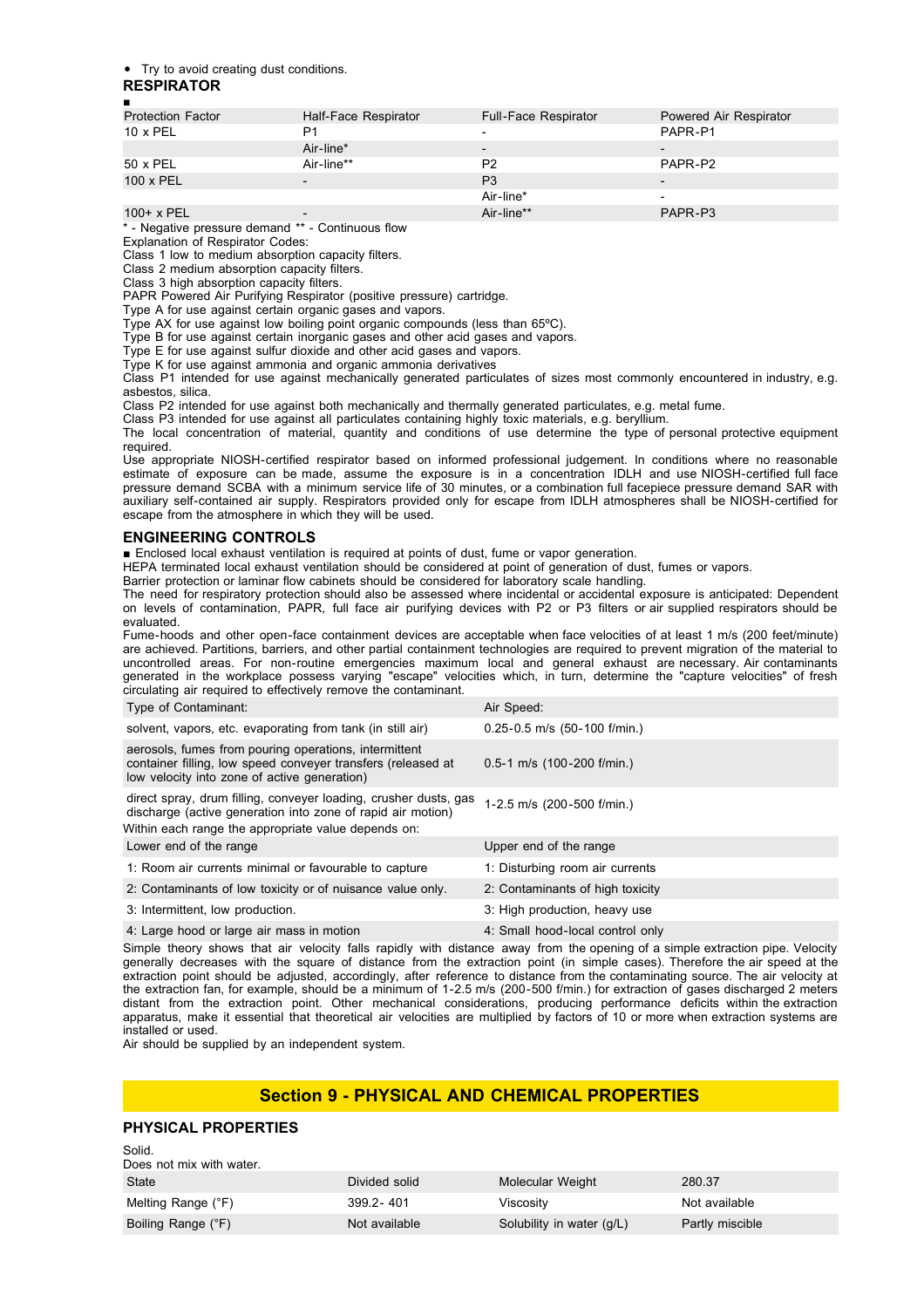| Flash Point (°F)          | Not available  | pH (1% solution)                  | Not applicable |
|---------------------------|----------------|-----------------------------------|----------------|
| Decomposition Temp (°F)   | Not available. | pH (as supplied)                  | Not applicable |
| Autoignition Temp (°F)    | Not available  | Vapour Pressure (mmHG)            | Negligible     |
| Upper Explosive Limit (%) | Not available. | Specific Gravity (water=1)        | Not available  |
| Lower Explosive Limit (%) | Not available  | Relative Vapor Density (air=1) >1 |                |
| Volatile Component (%vol) | Negligible     | <b>Evaporation Rate</b>           | Not applicable |

#### **APPEARANCE**

Colourless prisms; do not mix well with water. Soluble in methanol.

### **Section 10 - CHEMICAL STABILITY**

### **CONDITIONS CONTRIBUTING TO INSTABILITY**

- ■
- Presence of incompatible materials.  $\bullet$
- Product is considered stable.
- Hazardous polymerization will not occur.

#### **STORAGE INCOMPATIBILITY**

■ Avoid reaction with oxidizing agents.

For incompatible materials - refer to Section 7 - Handling and Storage.

### **Section 11 - TOXICOLOGICAL INFORMATION**

### brefeldin A

### **TOXICITY AND IRRITATION**

■ unless otherwise specified data extracted from RTECS - Register of Toxic Effects of Chemical Substances. TOXICITY IRRITATION

Intraperitoneal (mouse) LD50: 200 mg/kg Nil Reported Nil Reported Nil Reported

### **Section 12 - ECOLOGICAL INFORMATION**

Refer to data for ingredients, which follows: BREFELDIN A:

■ DO NOT discharge into sewer or waterways.

## **Ecotoxicity**<br>Ingredient

Ingredient **Persistence: Water/Soil Persistence: Air** Bioaccumulation Mobility<br>brefeldin A LOW HIGH brefeldin A LOW LOW HIGH

### **Section 13 - DISPOSAL CONSIDERATIONS**

### **Disposal Instructions**

All waste must be handled in accordance with local, state and federal regulations.

¦ Puncture containers to prevent re-use and bury at an authorized landfill.

Legislation addressing waste disposal requirements may differ by country, state and/ or territory. Each user must refer to laws operating in their area. In some areas, certain wastes must be tracked.

A Hierarchy of Controls seems to be common - the user should investigate:

- Reduction
- Reuse
- Recycling
- Disposal (if all else fails)

This material may be recycled if unused, or if it has not been contaminated so as to make it unsuitable for its intended use. Shelf life considerations should also be applied in making decisions of this type. Note that properties of a material may change in use, and recycling or reuse may not always be appropriate.

DO NOT allow wash water from cleaning equipment to enter drains. Collect all wash water for treatment before disposal.

- Recycle wherever possible. Special hazard may exist specialist advicemay be required.
- Consult manufacturer for recycling options.
- Consult Waste Management Authority for disposal.
- Bury or incinerate residue at an approved site.
- Decontaminate empty containers. Observe all label safeguards untilcontainers are cleaned and destroyed.
- Puncture containers to prevent re-use and bury at an authorized landfill.

### **Section 14 - TRANSPORTATION INFORMATION**